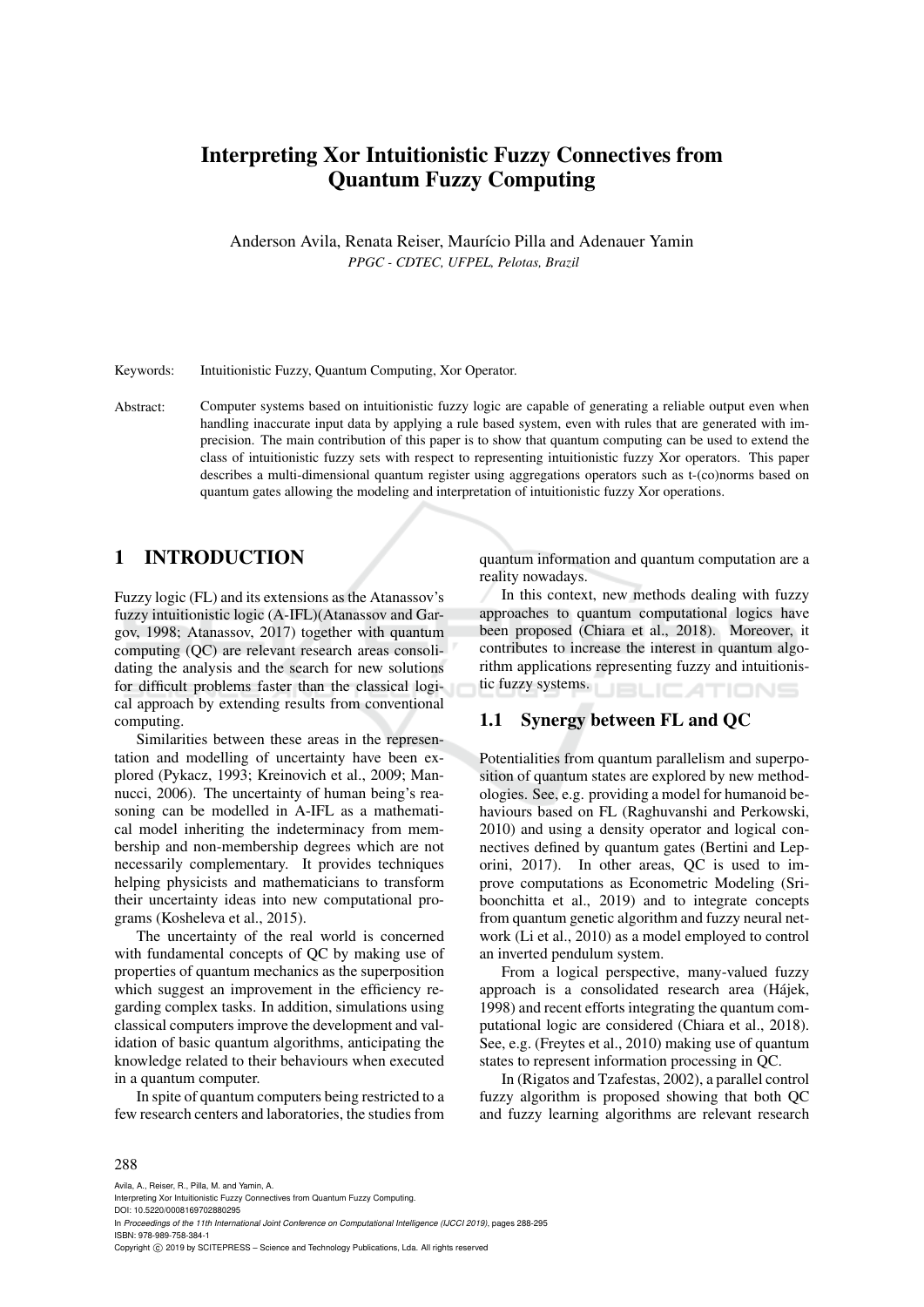areas which can profit from each other.

In this work, the modelling and interpretation of A-IFL via QC provides the description of intuitionistic fuzzy connectives by using quantum registers and quantum transformations from the traditional model of quantum circuits.

The information regarding each intuitionistic fuzzy set is represented by pairs of quantum registers, guaranteeing the inherent unitarity of quantum states and quantum transformations well as the flexibility of the complementarity relation of membership and non-membership functions characterizing intuitionistic fuzzy sets.

Some results of such research area are mainly related to interpretation of fuzzy connectives via QC, as negation, conjunction, disjunction, implications and xor operators (Avila et al., 2015) and to intuitionistic fuzzy connectives (Reiser et al., 2016).

This work extends that approach by the interpretation of two classes of intuitionistic fuzzy Xor connectives via QC, the  $\otimes_I$  and  $\oplus_I$  intuitionistic fuzzy Xor operators, which can be expressed as composition of conjunctions  $(S_I)$ , disjunctions  $(T_I)$  and the complementary operators  $(N_I)$ . But different from other representable intuitionistic fuzzy connectives, an intuitionistic fuzzy Xor connective cannot be expressed as an *N*-dual pair of Xor and EXor fuzzy connectives.

So, quantum states and quantum operators provide interpretation for intuitinistic fuzzy values and connectives, respectively. In particular, Xor and EXor can be applied to explore regular applications based on symmetric functions by making use of reversible logic (He et al., 2017) and can be also extended to QC (Perkowski et al., 2001).

### 1.2 Paper Outline

The remainder of this paper is organized as follows. Section 2 presents the foundations on A-IFL. Section 3 brings the main concepts of QC. In Section 4, the study and modeling of intuitionistic fuzzy Xors using QC is described. An interpretation of classical A-IFS (Atanassov, 2016; Mannucci, 2006) from quantum states is also considered, presenting the operations on A-IFS modelled from quantum transformations, relating the Atanassov's intuitionistic fuzzy approach(Atanassov, 1986) to two classes of Xor operators and also considering representable Xor connectives obtained by composition of standard negation together with the Product and Algebraic Sum. Finally, conclusions and further work are discussed in Section 5.

## 2 FUZZY LOGIC APPROACH

The A-IFL is a type-2 fuzzy logic conceived as a generalization of FL overcoming the limitations related to fuzzy sets for dealing with problems where the rules applied to the system could not be defined with precision, mainly related to non-membership degree which cannot be defined as a complement of its membership degree.

An element *x*∈*X* belongs to the subset *A* such that  $0 \leq \mu_A(x) + \nu_A \leq 1$ , meaning that a non-membership degree  $v_A(x)$  is not necessary the complement of its membership degree  $\mu_A(x)$ . Thus, *A* is given as:

$$
A = \{(x, \mu_A(x), \nu_A(x)) : x \in X, 0 \le \mu_A(x) + \nu_A \le 1\}
$$
 (1)

Taking  $\mu_A(x) = x_1, \nu_A(x) = x_2 \in [0, 1]$  for an element  $x \in \chi$ , the set of all Atanassov's intuitionistic fuzzy values is given as  $\tilde{U} = \{(x_1, x_2) : x_1 + x_2 \le 1\}$ . The least and greatest element on  $\tilde{U}$  are given as  $\tilde{0} = (0,1)$ and  $\tilde{1} = (1,0)$ , respetively.

Considering the research of A-IFL, it makes possible to extend the usual logic connectives, as follows:

- 1. *Conjunction*, usually modelled by a *triangular norm* (t-norm) operator (Klement et al., 2013), which is an additive aggregation used in the framework of intersection in A-IFL;
- 2. *Disjunction* which is frequently modelled by a *triangular conorm* (Klement et al., 2013) (t-conorm) representing the t-norm dual operation;
- 3. *Complement* as a negation, a non-increasing function, defined in the Atanassov's seminal work (Atanassov, 2006), reverting the extremes of the unit interval  $[0,1]$ .
- 4. *Xor operators*, considering in this work two representable classes  $\bigoplus_{I_P}$  and  $\otimes_{I_P}$  (Bedregal et al., 2013), both defined by composition of the above connectives verifying the symmetry, associativity, neutral element and boundary conditions.

Now, the connectives used to make the correlation between QC and A-IFL will be described in terms of representability based on fuzzy negations and aggregations.The standard intuitionistic fuzzy negation (Atanassov, 2006) is expressed as follows:

$$
N_{I_S}(\tilde{x}) = (x_2, x_1), \forall \tilde{x} = (x_1, x_2) \in \tilde{U}.
$$
 (2)

Meanwhile, for all  $\tilde{x} = (x_1, x_2), \tilde{y} = (y_1, y_2) \in \tilde{U}$ , the intersection and union can be defined, respectively, in terms of a t-norm *T* and a t-conorm *S*, given as:

 $T_I(\tilde{x}, \tilde{y}) = T_I((x_1, x_2), (y_1, y_2)) = (T(x_1, y_1), S(x_2, y_2));$  $S_I(\tilde{x}, \tilde{y}) = S_I((x_1, x_2), (y_1, y_2)) = (S(x_1, y_1), T(x_2, y_2)).$ We consider the Product t-norm  $T_{I_P}$  and Algebraic Sum  $S_{I_P}$ , respectively described as follows:

 $T_{I_P}(\tilde{x}, \tilde{y}) = (T_P(x_1, y_1), S_P(x_2, y_2)) = (x_1y_1, x_2 + y_2 + x_2y_2);$  $S_{I_P}(\tilde{x}, \tilde{y}) = (S_P(x_1, y_1), T_P(x_2, y_2)) = (x_1 + y_1 + x_1y_1, x_2y_2).$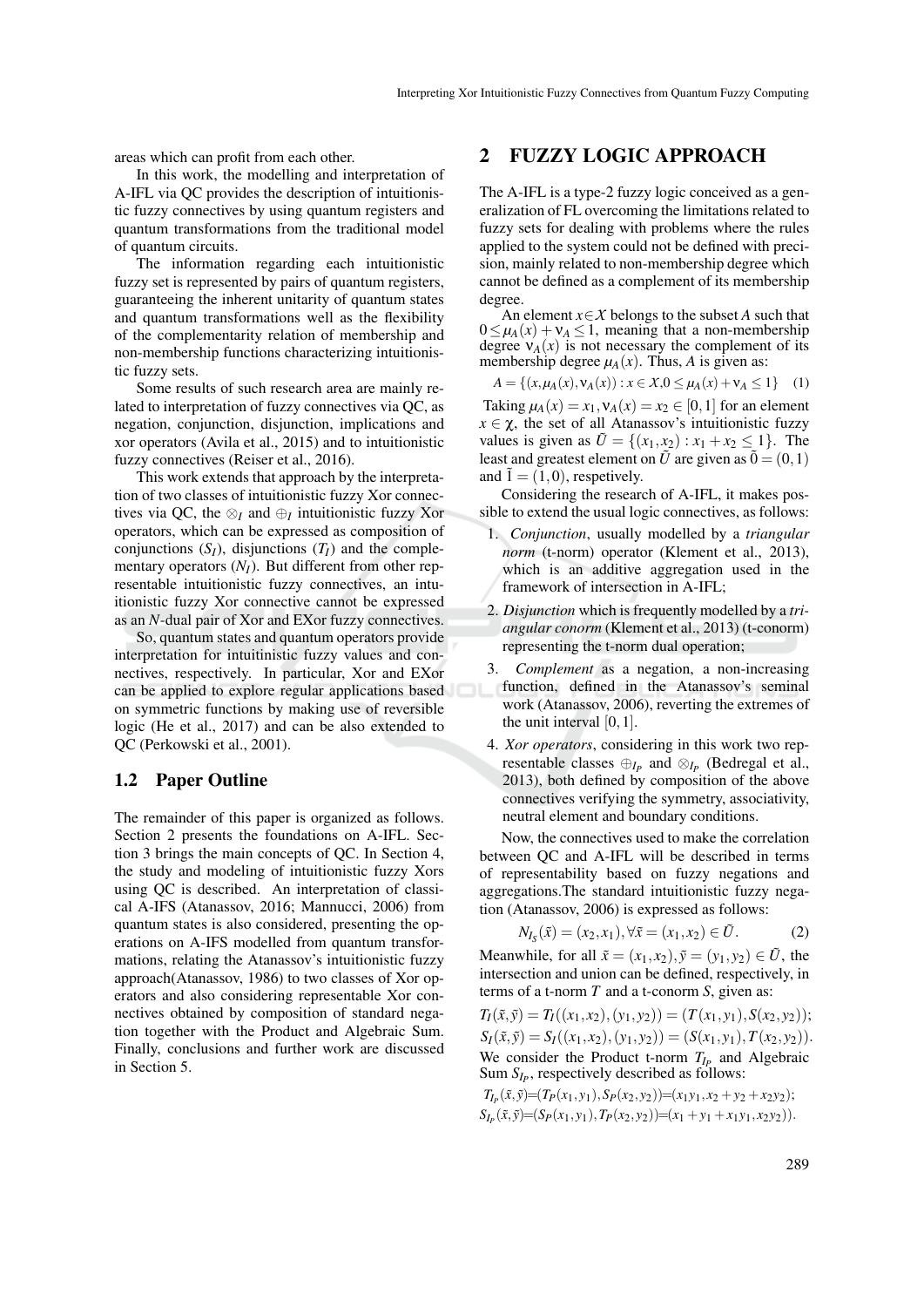The classical xor expressions considered for this work are described as follows:

$$
A \oplus B \equiv (\neg A \wedge B) \vee (A \wedge \neg B);
$$
  

$$
A \otimes B \equiv (A \vee B) \wedge (\neg A \vee \neg B).
$$

Definition 2.1. *The Atanassov's intuitionistic fuzzy*  $X$ or operator is a function  $E_I: \tilde U^2 \to \tilde U$  verifying:

*E1:*  $E_I(\tilde{0}, \tilde{0}) = E_I(\tilde{1}, \tilde{1}) = \tilde{0}$  and  $E_I(\tilde{0}, \tilde{1}) = E_I(\tilde{1}, \tilde{0}) = \tilde{1}$ . *E2:*  $E_I(\tilde{x}, \tilde{y}) = E_I(\tilde{y}, \tilde{x})$ ; *E3:*  $\tilde{y}_1 \leq \tilde{y}_2 \Rightarrow E_I(\tilde{0}, \tilde{y}_1) \leq E_I(\tilde{0}, \tilde{y}_2)$ ;

 $E4$ :  $\tilde{y}_1 \leq \tilde{y}_2 \Rightarrow E_I(\tilde{1}, \tilde{y}_1) \geq E_I(\tilde{1}, \tilde{y}_2)$ .

**Proposition 2.1.** *The functions*  $\oplus_I, \otimes_I : \tilde{U}^2 \to \tilde{U}$ *given as follows:*

$$
\begin{array}{rcl}\n\oplus_I(\tilde{x}, \tilde{y}) & = & S_I(T_I(N_{S_I}(\tilde{x}), \tilde{y}), T_I(\tilde{x}, N_{S_I}(\tilde{y}))) \\
\otimes_I(\tilde{x}, \tilde{y}) & = & T_I(S_I(\tilde{x}, \tilde{y}), S_I(N_{S_I}(\tilde{x}), N_{S_I}(\tilde{y})))\n\end{array}
$$

*are intuitionistic fuzzy Xor operators.*

*Proof.* Consider ⊕*I* operator. It holds that:

*EI*1: The following boundary conditions are verified in the endpoints of unit interval:

 $\bigoplus_I(\tilde{0}, \tilde{0}) = S_I(T_I(N_{SI}(\tilde{0}), \tilde{0}), T_I(\tilde{0}, N_{SI}(\tilde{0}))) = S_I(\tilde{0}, \tilde{0}) = \tilde{0};$  $\oplus I(\tilde{1}, \tilde{1}) = S_I(T_I(N_{SI}(\tilde{1}), \tilde{1}), T_I(\tilde{1}, N_{SI}(\tilde{1}))) = S_I(\tilde{0}, \tilde{0}) = \tilde{0};$  $\bigoplus_I(\tilde{0}, \tilde{1}) = S_I(T_I(N_{SI}(\tilde{0}), \tilde{1}), T_I(\tilde{0}, N_{SI}(\tilde{1}))) = S_I(\tilde{1}, \tilde{0}) = \tilde{1};$  $\bigoplus_I (\tilde{1}, \tilde{0}) = S_I(T_I(N_{SI}(\tilde{1}), \tilde{0}), T_I(\tilde{1}, N_{SI}(\tilde{0}))) = S_I(\tilde{0}, \tilde{1}) = \tilde{1};$ 

 $E_1 2$ :  $\forall \tilde{x}, \tilde{y} \in \tilde{U}$  the following is verified

$$
E_I(\tilde{x}, \tilde{y}) = S_I(T_I(N_{SI}(\tilde{x}), \tilde{y}), T_I(\tilde{x}, N_{SI}(\tilde{y})))
$$
  
=  $S_I(T_I(\tilde{y}, N_{SI}(\tilde{x})), T_I(N_{SI}(\tilde{y}), \tilde{x})) = E_I(\tilde{y}, \tilde{x});$ 

 $E_I$ 3 : If  $\tilde{y}_1 \leq \tilde{y}_2$  then the following is verified

 $\bigoplus_{I}(\tilde{0}, \tilde{y}_1) = S_I(T_I(N_{SI}(\tilde{0}), \tilde{y}_1), T_I(\tilde{0}, N_{SI}(\tilde{y}_1)))$  $\leq S_I(T_I(N_{S_I}(\tilde{0}), \tilde{y}_2), T_I(\tilde{0}, N_{S_I}(\tilde{y}_2))) = E_I(\tilde{0}, \tilde{y}_2);$ 

 $E_I4$ : If  $\tilde{y}_1 \leq \tilde{y}_2$  then the following is verified  $\bigoplus_I (\tilde{1}, \tilde{y}_1) = S_I(T_I(N_{SI}(\tilde{1}), \tilde{y}_1), T_I(\tilde{1}, N_{SI}(\tilde{y}_1)))$  $\geq S_I(T_I(N_{SI}(\tilde{1}), \tilde{y}_2), T_I(\tilde{1}, N_{SI}(\tilde{y}_2))) = E_I(\tilde{1}, \tilde{y}_2);$ 

Therefore, Proposition 2.1 is verified.

П

Based on those expressions, one can use the operators  $T_I$ ,  $S_I$ ,  $N_{I_s}$  to construct the Atanassov's intuitionistic fuzzy xor  $(\bigoplus_I, \otimes_I)$  respectively given as follows:

$$
\begin{aligned}\n&\oplus_{I}(\tilde{x}, \tilde{y}) = \\
&= S_{I}(T_{I}(N_{SI}(\tilde{x}), \tilde{y}), T_{I}(\tilde{x}, N_{SI}(\tilde{y}))) \\
&= S_{I}(T_{I}((x_{2}, x_{1}), (y_{1}, y_{2})), T_{I}((x_{1}, x_{2}), (y_{2}, y_{1})))) \\
&= S_{I}((T(x_{2}, y_{1}), S(x_{1}, y_{2})), (T(x_{1}, y_{2}), S(x_{2}, y_{1})))) \\
&= (S(T(x_{2}, y_{1}), T(x_{1}, y_{2})), T(S(x_{1}, y_{2}), S(x_{2}, y_{1}))) (5) \\
&\otimes_{I}(\tilde{x}, \tilde{y}) = \\
&= T_{I}(S_{I}(\tilde{x}, \tilde{y}), S_{I}(N_{SI}(\tilde{x}), N_{SI}(\tilde{y}))) \\
&= T_{I}(S_{I}((x_{1}, x_{2}), (y_{1}, y_{2})), S_{I}((x_{2}, x_{1}), (y_{2}, y_{1}))) \\
&= T_{I}((S(x_{1}, y_{1}), T(x_{2}, y_{2})), (S(x_{2}, y_{2}), T(x_{1}, y_{1})))) \\
&= (T(S(x_{1}, y_{1}), S(x_{2}, y_{2})), S(T(x_{2}, y_{2}), T(x_{1}, y_{1})))) (6)\n\end{aligned}
$$

By considering  $T_{I_P}$  and  $S_{I_P}$  in Eqs. (5) and (6), the xor (⊕*<sup>I</sup>* ,⊗*I*) operators can be respectively expressed as follows:

$$
\begin{aligned}\n\oplus_I(\tilde{x}, \tilde{y}) &= \left( (x_1y_2 + x_2y_1 - x_1x_2y_1y_2), \right. \\
&= \left( x_1x_2 + x_1y_1 + x_2y_2 + y_1y_2 - x_1x_2y_1 - x_1x_2y_2 - x_1y_1y_2 - x_2y_1y_2 + x_1x_2y_1y_2 \right). \quad (7) \\
&\otimes_I(\tilde{x}, \tilde{y}) &= \left( (x_1x_2 + x_1y_2 + x_2y_1 + y_1y_2 - x_1x_2y_1 - x_1x_2y_1y_2) \right. \\
&= -x_1x_2y_2 - x_1y_1y_2 - x_2y_1y_2 + x_1x_2y_1y_2), \\
&= \left( x_1y_1 + x_2y_2 - x_1x_2y_1y_2 \right). \quad (8)\n\end{aligned}
$$

According to (Mannucci, 2006), fuzzy sets can be obtained by quantum superposition of classical fuzzy states associated with a quantum register.

## 3 QUANTUM COMPUTING

In *QC*, the *qubit* is the basic information unit, being the simplest quantum system, defined by a unitary and bi-dimensional state vector.

Qubits are generally described, in Dirac's notation (Nielsen and Chuang, 2003), by the following expression

$$
|\psi\rangle=\alpha|0\rangle+\beta|1\rangle
$$

when the coefficients  $\alpha$  and  $\beta$  are complex numbers for the amplitudes of the corresponding states in the computational basis (state space), respecting the condition  $|\alpha|^2 + |\beta|^2 = 1$ , which guarantees the unitary of the state vectors of the quantum system, represented by  $(\alpha, \beta)^t$  (Kaye et al., 2007).

The state space of a quantum system with multiple *qubits* is obtained by the tensor product of the space states of its subsystems. Considering a quantum system with two *qubits*,  $|\psi\rangle = \alpha|0\rangle + \beta|1\rangle$  and  $|\phi\rangle = \gamma|0\rangle + \delta|1\rangle$ , the state space comprehends the tensor product given by

$$
|\Pi\rangle=|\psi\rangle\otimes|\phi\rangle=\alpha\cdot\gamma|00\rangle+\alpha\cdot\delta|01\rangle+\beta\cdot\gamma|10\rangle+\beta\cdot\delta|11\rangle.
$$

The state transition of a quantum systems is performed by controlled and unitary transformations associated with orthogonal matrices of order 2*N*, with *N* being the number of *qubits* within the system, preserving norms, and thus, probability amplitudes (Imre and Balázs, 2005). For instance, the *NOT* operator (*Pauli-X* transformation) and its application over 1-dimensional and 2-dimensional quantum systems are presented in the following.

$$
X|\psi\rangle = \begin{pmatrix} 0 & 1 \\ 1 & 0 \end{pmatrix} \begin{pmatrix} \alpha \\ \beta \end{pmatrix} = \begin{pmatrix} \beta \\ \alpha \end{pmatrix}; \qquad (9)
$$

$$
X^{\otimes 2}|\Pi\rangle = \begin{pmatrix} 0 & 0 & 0 & 1 \\ 0 & 0 & 1 & 0 \\ 0 & 1 & 0 & 0 \\ 1 & 0 & 0 & 0 \end{pmatrix} \begin{pmatrix} \alpha \cdot \gamma \\ \alpha \cdot \delta \\ \beta \cdot \gamma \\ \beta \cdot \delta \end{pmatrix} = \begin{pmatrix} \alpha \cdot \gamma \\ \alpha \cdot \delta \\ \beta \cdot \delta \\ \beta \cdot \gamma \end{pmatrix}
$$
(10)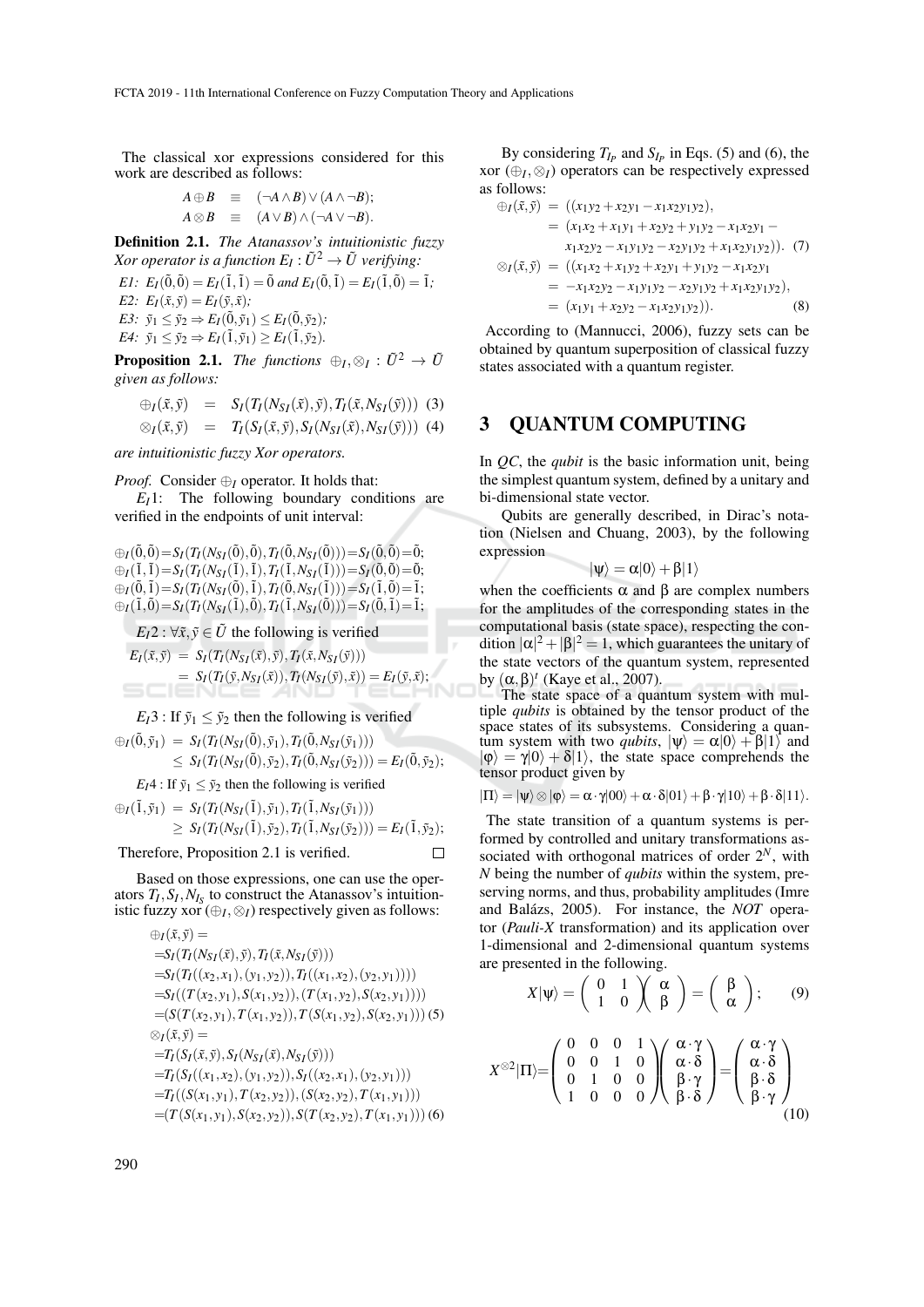Furthermore, the action of a Toffoli QT is also shown in next Eq. (11), describing a controlled operation for a 3-dimensional quantum system

$$
T|\chi\rangle = T(\psi \otimes \phi \otimes \sigma).
$$

In this case, the *NOT* operator is applied to the third *qubit*  $|\sigma\rangle$  when the current states of the first two *qubits*  $|\psi\rangle$  and  $|\phi\rangle$  are both  $|1\rangle$ :

Similarly to QTs of multiple *qubits* which were obtained by the tensor product performed over unitary transformations, Eq.(11) presents the matrix structure of such QT, when  $|X\rangle$  is the initial state:

T|*X*i= 1 0 0 0 0 0 0 0 0 1 0 0 0 0 0 0 0 0 1 0 0 0 0 0 0 0 0 1 0 0 0 0 0 0 0 0 1 0 0 0 0 0 0 0 0 1 0 0 0 0 0 0 0 0 0 1 0 0 0 0 0 0 1 0 α α β γ δ ε θ υ σ = β γ δ ε θ σ υ (11)

In order to obtain information from a quantum system, it is necessary to apply measurement operators, defined by a set of linear operators  $M_m$ , called projections. The index *m* refers to the possible measurement results. If the state of a 1-dimensional quantum system is  $|\psi\rangle$  immediately before the measurement, the probability of an outcome occurrence is given by  $p(|\psi\rangle) = \frac{M_m|\psi\rangle}{\sqrt{MM^{\dagger}M}}$  $\langle \psi | M_m^\dagger M_m | \psi \rangle$ . When measuring a *qubit*  $|\psi\rangle$  with  $\alpha, \beta \neq 0$ , the probability of observ-

ing  $|0\rangle$  and  $|1\rangle$  are, respectively, given by the following expressions:

$$
p(0) = \langle \phi | M_0^{\dagger} M_0 | \phi \rangle = \langle \phi | M_0 | \phi \rangle = |\alpha|^2;
$$
  

$$
p(1) = \langle \phi | M_1^{\dagger} M_1 | \phi \rangle = \langle \phi | M_1 | \phi \rangle = |\beta|^2.
$$

After the measuring process, the quantum state  $|\psi\rangle$  has  $|\alpha|^2$  as the probability to be in the state  $|0\rangle$ and  $|\beta|^2$  as the probability to be in the state  $|1\rangle$ .

In multidimensional systems, the operators  $M_m^n$ and  $p_N(m)$  denote the *m*-projection and corresponding probability measure, both performed on the *n*qubit.

## 4 INTERPRETING XOR OPERATORS BASED ON QC

The description of intuitionistic fuzzy sets from the QC viewpoint extends the work in (Mannucci, 2006)

by modeling an element  $\tilde{x} = (x_1, x_2)$  by a pair of onedimensional qubit quantum states  $(|x_1\rangle, |x_2\rangle)$  where:

$$
|x_1\rangle = \sqrt{1-x_1}|0\rangle + \sqrt{x_1}|1\rangle; \qquad (12)
$$

$$
|x_2\rangle = \sqrt{1-x_2}|0\rangle + \sqrt{x_2}|1\rangle. \tag{13}
$$

By modeling fuzzy operators in QC(Avila et al., 2015), the Product t-norm  $T_P$  and Algebriac Sum tconorm can be represented through the *Toffoli* gate (T) and the standard negation through the *Pauli-X* gate (N).

So the first step to generate the quantum representation for both Xor operators  $\bigoplus_{I_P}$  and  $\bigotimes_{I_P}$  is to apply *De Morgan's law* related to t-(co)norms *T*(*S*) and fuzzy negation  $N$  as present in Eqs. (5) and (6), resulting on the following expressions for their membership and non-membership degrees when considering  $(\tilde{x}, \tilde{y})$ as input:

$$
\mu_{\oplus_I} = N(T(N(T(x_2, y_1)), N(T(x_1, y_2)))) \tag{14}
$$

$$
\mathbf{v}_{\oplus_I} = T(N(T(N(x_1), N(y_2))), N(T(N(x_2), N(y_1)))) \tag{15}
$$

$$
\mu_{\otimes_I} = T(N(T(N(x_1), N(y_1))), N(T(N(x_2), N(y_2)))) \quad (16)
$$
  

$$
\nu_{\otimes_I} = N(T(N(T(x_2, y_2)), N(T(x_1, y_1)))) \quad (17)
$$

Taking  $\tilde{x} = (x_1, x_2), \, \tilde{y} = (y_1, y_2)$ , the initial quantum stated  $|\phi\rangle$  is the 10-dimensional quantum register:

$$
|\phi\rangle = |x_1\rangle \otimes |x_2\rangle \otimes |y_1\rangle \otimes |y_2\rangle \otimes |0\rangle \otimes |0\rangle \otimes |0\rangle \otimes |0\rangle.
$$

Then, the quantum representation of the Xor operator  $\bigoplus_{I_P}$  can be obtained by translating Eqs. (14) and (15), respectively resulting in the following QT compositions:

$$
\mu_{\oplus} = M_1^9 \circ N_{5,6,9} \circ T_9^{5,6} \circ N_{5,6} \circ T_6^{1,4} \circ T_5^{2,3} \tag{18}
$$

$$
v_{\oplus} = M_1^{10} \circ T_{10}^{7,8} \circ N_{2,3,8} \circ T_8^{2,3} \circ N_{2,3} \circ N_{1,4,7} \circ T_7^{1,4} \circ N_{1,4} \tag{19}
$$

Analogously, considering the initial quantum state  $|\phi\rangle$ , the quantum representation of the Xor operator  $\otimes_{I_P}$  can be obtained by translating Eqs. (16) and (17), respectively resulting in QT compositions given as follows:

$$
\mu_{\otimes} = M_1^9 \circ T_9^{5,6} \circ N_{2,4,6} \circ T_6^{2,4} \circ N_{2,4} \circ N_{1,3,5} \circ T_5^{1,3} \circ N_{1,3}
$$
 (20)  

$$
V_{\otimes} = M_1^{10} \circ N_{10,7.8} \circ T_{1,8.8}^{7,8} \circ N_{7.8} \circ T_6^{1,3} \circ T_7^{2,4}
$$
 (21)

$$
\otimes \bar{=} M_1^{10} \circ N_{10,7,8} \circ \bar{T}_{10}^{7,8} \circ N_{7,8} \circ \bar{T}_8^{1,3} \circ \bar{T}_7^{2,4} \tag{21}
$$

For both quantum representations of membership functions, it is used 10 qubits: 2 pairs for the inputs  $(\tilde{x}, \tilde{y})$ , 4 ancillaries qubits to store intermediate results and 1 pair for the final result. The membership degree obtained is stored on qubit 9 and the nonmembership degree on qubit 10.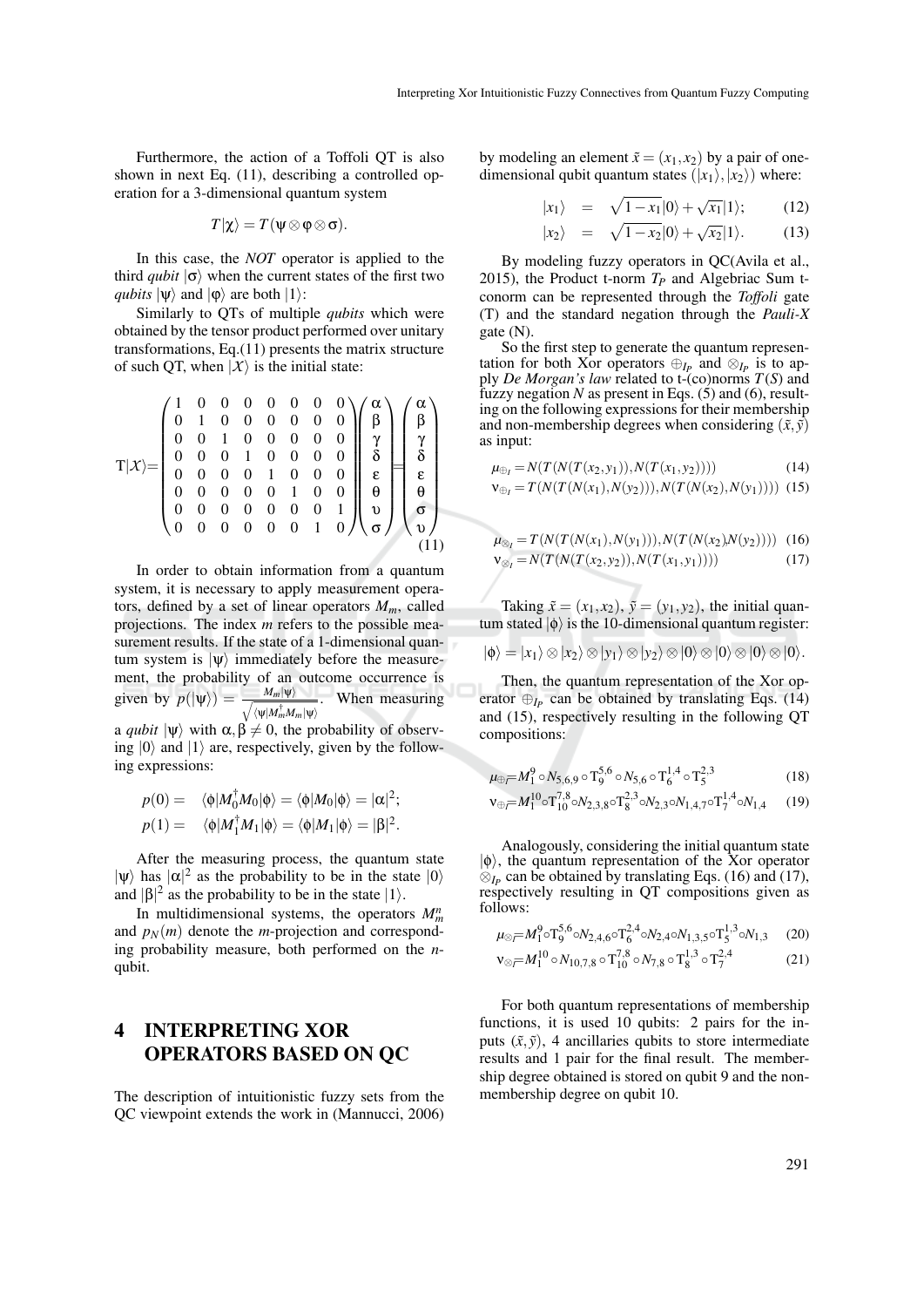

## 4.1 Modelling ⊕*I<sup>P</sup>* Quantum Operator

See in Fig. 1 the quantum circuit for the  $\bigoplus_{I_P} X$  or operator, resulting from the composition of Eq.(18) (from T1 to T5) and Eq.  $(19)$  (from T6 to T12) which is anticipating the measure operations.

Columns in Table 1 show the non-void amplitude evolution for the most relevant points of this quantum circuit, with T0 denoting the initial quantum state and T12 is the final quantum state resulting on  $\bigoplus_{I_P} X$ or operator obtained from the application of all composition quantum operators. And, in such columns, the changed qubits are highlighted.

After performing the circuit in Fig. 1, the measure operator  $M_1^9$  is applied, that is, on the 9<sup>th</sup> qubit and related to  $|1\rangle$ , it has probability

$$
p_{9\oplus_1}(1) = x_1y_2 + x_2y_1 - x_1x_2y_1y_2,
$$

corresponding to the membership degree of  $\bigoplus_{I_P} X$ or operator, obtained by the *µ*⊕*<sup>I</sup>* expression. Therefore,

$$
p_{\theta \oplus I}(1) = \mu_{\oplus I_P(\tilde{x}, \tilde{y})}.
$$

Analogous, the resulting measure operator  $M_0^9$  has the probability expressed as follows

$$
p_{9\oplus_1}(1)(0) = 1 - x_1y_2 - x_2y_1 + x_1x_2y_1y_2,
$$

corresponding to the complement of the membership degree of  $\bigoplus_{I_P} (\tilde{x}, \tilde{y})$ , meaning that

$$
p_{9\oplus I}(1)(0)=1-\mu_{\oplus I}(\tilde{x},\tilde{y}).
$$

Thus, the  $9<sup>th</sup>$  qubit is given by the following expression:

$$
|\mu_{\oplus_I}\rangle=\sqrt{1-\mu_{\oplus_I}(\tilde{x},\tilde{y})}|0\rangle+\sqrt{\mu_{\oplus_I}(\tilde{x},\tilde{y})}|1\rangle.
$$

In addition, by applying the measure operator  $M_1^{10}$ , that is, on the  $10^{th}$  qubit and related to  $\vert 1 \rangle$ , the result quantum state has probability

$$
p_{10_{\oplus I}}(1) = x_1x_2 + x_1y_1 + x_2y_2 + y_1y_2 - x_1x_2y_1
$$
  
- x\_1x\_2y\_2 - x\_1y\_1y\_2 - x\_2y\_1y\_2 + x\_1x\_2y\_1y\_2,

corresponding to the non-membership degree of  $\bigoplus_{I_P} (\tilde{x}, \tilde{y})$ . Then, it means that

$$
p_{10\oplus I}(1) = \mathsf{v}_{\oplus I}(\tilde{x}, \tilde{y}).
$$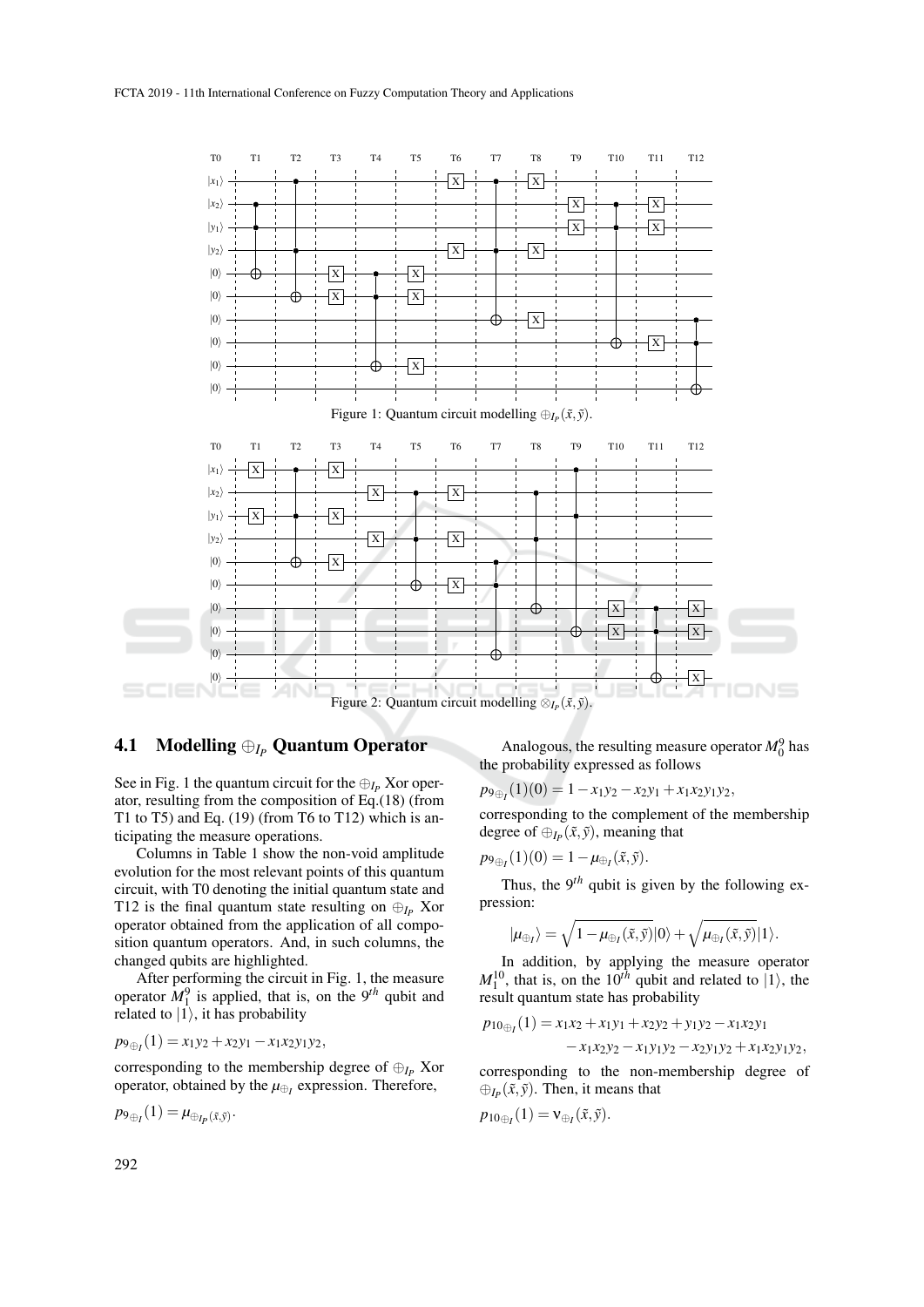| non-void amplitudes            | T <sub>0</sub> | T1         | T <sub>2</sub> | T <sub>5</sub> | <b>T8</b>  | T11        | T12         |
|--------------------------------|----------------|------------|----------------|----------------|------------|------------|-------------|
| $(1-x_1)(1-x_2)(1-y_1)(1-y_2)$ | 0000000000     | 0000000000 | 0000000000     | 0000000000     | 0000000000 | 0000000000 | 0000000000  |
| $(1-x_1)(1-x_2)(1-y_1)y_2$     | 0001000000     | 0001000000 | 0001000000     | 0001000000     | 0001001000 | 0001001000 | 0001001000  |
| $(1-x_1)(1-x_2)y_1(1-y_2)$     | 0010000000     | 0010000000 | 0010000000     | 0010000000     | 0010000000 | 0010000100 | 0010000100  |
| $(1-x_1)(1-x_2)y_1y_2$         | 0011000000     | 0011000000 | 0011000000     | 0011000000     | 0011001000 | 0011001100 | 0011001101  |
| $(1-x_1)x_2(1-y_1)(1-y_2)$     | 0100000000     | 0100000000 | 0100000000     | 0100000000     | 0100000000 | 0100000100 | 0100000100  |
| $(1-x_1)x_2(1-y_1)y_2$         | 0101000000     | 0101000000 | 0101000000     | 0101000000     | 0101001000 | 0101001100 | 0101001101  |
| $(1-x_1)x_2y_1(1-y_2)$         | 0110000000     | 0110100000 | 0110100000     | 0110100010     | 0110100010 | 0110100110 | 0110100110  |
| $(1-x_1)x_2y_1y_2$             | 0111000000     | 0111100000 | 0111100000     | 0111100010     | 0111101010 | 0111101110 | 0111101111  |
| $x_1(1-x_2)(1-y_1)(1-y_2)$     | 1000000000     | 1000000000 | 1000000000     | 1000000000     | 1000001000 | 1000001000 | 1000001000  |
| $x_1(1-x_2)(1-y_1)y_2$         | 1001000000     | 1001000000 | 1001010000     | 1001010010     | 1001011010 | 1001011010 | 1001011010  |
| $x_1(1-x_2)y_1(1-y_2)$         | 1010000000     | 1010000000 | 1010000000     | 1010000000     | 1010001000 | 1010001100 | 1010001101  |
| $x_1(1-x_2)y_1y_2$             | 1011000000     | 1011000000 | 1011010000     | 1011010010     | 1011011010 | 1011011110 | 1011011111  |
| $x_1x_2(1-y_1)(1-y_2)$         | 1100000000     | 1100000000 | 1100000000     | 1100000000     | 1100001000 | 1100001100 | 1100001101  |
| $x_1x_2(1-y_1)y_2$             | 1101000000     | 1101000000 | 1101010000     | 1101010010     | 1101011010 | 1101011110 | 1101011111  |
| $x_1x_2y_1(1-y_2)$             | 1110000000     | 1110100000 | 1110100000     | 1110100010     | 1110101010 | 1110101110 | 1110101111  |
| $x_1x_2y_1y_2$                 | 1111000000     | 1111100000 | 1111110000     | 1111110010     | 1111111010 | 1111111110 | 11111111111 |

Table 1: Evolution of superposition quantum registers in modelling quantum circuit:  $\oplus_{I_P} (\tilde{x}, \tilde{y})$ .

In analogous way, the resulting measure operator  $M_0^{10}$  has the probability

$$
p_{10 \oplus_1}(0) = 1 - x_1 x_2 - x_1 y_1 - x_2 y_2 - y_1 y_2 + x_1 x_2 y_1
$$

 $+x_1x_2y_2 + x_1y_1y_2 + x_2y_1y_2 - x_1x_2y_1y_2,$ 

corresponding to the complement of the nonmembership degree of  $\bigoplus_{I_P} (\tilde{x}, \tilde{y})$ , that is,

$$
p_{10\oplus I}(0)=1-\mathsf{v}_{\oplus I}(\tilde{x},\tilde{y}).
$$

Thus, the  $10^{th}$  qubit is given as follows:

$$
|v_{\oplus I}\rangle = \sqrt{1 - v_{\oplus I}(\tilde{x}, \tilde{y})} |0\rangle + \sqrt{v_{\oplus I}(\tilde{x}, \tilde{y})} |1\rangle.
$$

Concluding, the interpretation of intuitionistic fuzzy values related to the  $\bigoplus_{I_P} X$ or connective is provided by the pair  $(|\mu_{\oplus I}\rangle, |\nu_{\oplus I}\rangle)$  of quantum registers. **Remark 4.1.** As a relevance, the entanglement of such qubits makes the fuzzy quantum circuits different from circuits modeling other logical approaches.

For instance, by taking the results from  $\bigoplus_{I_P} X$ or operator one can easily observe that when the measurement applied to the  $10^{th}$  qubit is related to  $|1\rangle$ , then it returns  $7^{th}$  and  $8^{th}$  qubits also related to  $|1\rangle$ , meaning that these three qubits collapse to value 1.

This is a phenomenon that does not occur in standard fuzzy set theory: the result of measurement (observation) affects the state of other arguments.

So, these values can be used in next calculations performed by other functions but involving such qubit systems, independently of the reuse of circuit inputs, which are also restored from  $1^{rs}$  to  $4^{th}$  qubits.

#### Modelling  $\otimes_{I_P}$  Quantum Operator  $4.2$

Fig. 2 shows the  $\otimes_{I_p}$  quantum circuit related to composition of Eq.  $(20)$  (from T1 to T7) and Eq.  $(21)$  (from T8 to T12) without the measure operations.

Analogously, based on the entanglement of such qubits, one can easily observe that when the measurement  $10^{th}$  qubit is related to  $|0\rangle$  simultaneously, the  $5<sup>th</sup>$  and  $6<sup>th</sup>$  qubits are also related to  $|0\rangle$ , meaning that these three qubits collapse to value 0.

Moreover, see columns in Table 2 presenting the evolution of the non-void amplitudes for the most relevant points of this circuit, with T0 being the initial quantum state and T12 is the final quantum state, ie, the quantum state resulting after the application of all the quantum operators related to the  $\otimes_{I_P}(\tilde{x}, \tilde{y})$ .

After executing this circuit, applying the measure<br>operator  $M_1^0$ , that is, on the 9<sup>th</sup> qubit and related to  $|1\rangle$ , it has the following distribution of probability:

$$
p_{9 \otimes_{l_p}}(1) = x_1 x_2 + x_1 y_2 + x_2 y_1 + y_1 y_2 - x_1 x_2 y_1 - x_1 x_2 y_2 - x_1 y_1 y_2 - x_2 y_1 y_2 + x_1 x_2 y_1 y_2.
$$

corresponding to the membership degree of  $\otimes_{I_P} (\tilde{x}, \tilde{y}),$ then we obtain that

$$
p_{9\otimes_I}(1) = \mu_{\otimes_{I_P}(\tilde{x}, \tilde{y})}.
$$
\n<sup>(22)</sup>

Analogously, the measure  $M_0^9$  has the following probability

$$
p_{9\otimes_1}(0) = 1 - x_1x_2 - x_1y_2 - x_2y_1 - y_1y_2 + x_1x_2y_1 + x_1x_2y_2 + x_1y_1y_2 + x_2y_1y_2 - x_1x_2y_1y_2,
$$

which means that the complement of the membership degree of  $\otimes_{I_P}$  Xor operator is given as follows

$$
p_{9\otimes_I}(0) = 1 - \mu_{\otimes_{I_P}}(\tilde{x}, \tilde{y}).\tag{23}
$$

Thus, By Eqs. (22) and (23) we have that the  $9<sup>th</sup>$ qubit can be given as follows:

$$
|\mu_{\otimes_I}\rangle=\sqrt{1-\mu_{\otimes_I}(\tilde{x},\tilde{y})}|0\rangle+\sqrt{\mu_{\otimes_I}(\tilde{x},\tilde{y})}|1\rangle.
$$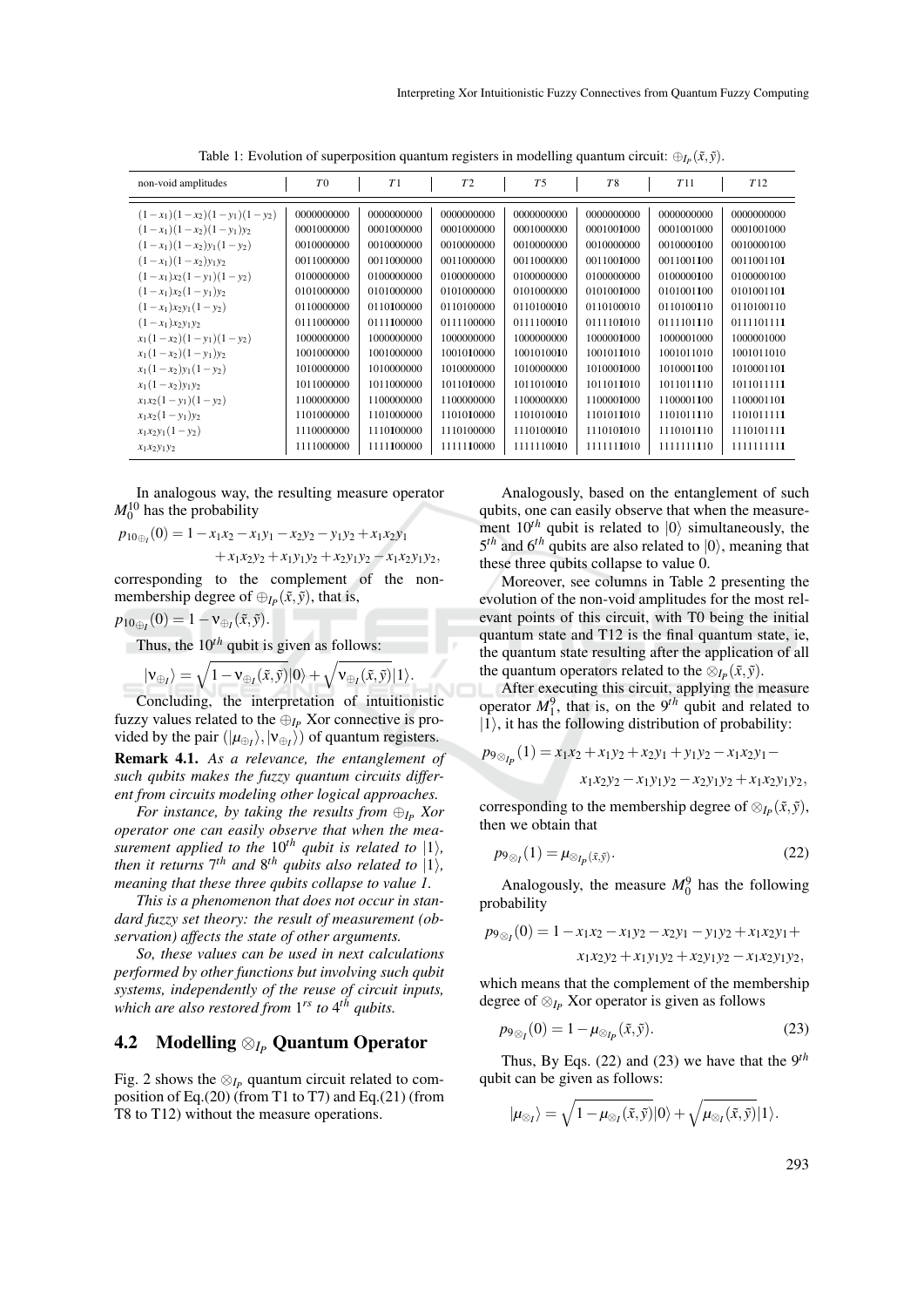| non-void amplitudes            | T <sub>0</sub> | T <sub>3</sub> | T <sub>6</sub> | T <sub>7</sub> | T <sub>8</sub> | T11        | T12         |
|--------------------------------|----------------|----------------|----------------|----------------|----------------|------------|-------------|
| $(1-x_1)(1-x_2)(1-y_1)(1-y_2)$ | 0000000000     | 0000000000     | 0000000000     | 0000000000     | 0000000000     | 0000000000 | 0000000000  |
| $(1-x_1)(1-x_2)(1-y_1)(1-y_2)$ | 0000000000     | 0000000000     | 0000000000     | 0000000000     | 0000000000     | 0000000000 | 0000000000  |
| $(1-x_1)(1-x_2)(1-y_1)y_2$     | 0001000000     | 0001000000     | 0001010000     | 0001010000     | 0001010000     | 0001010000 | 0001010000  |
| $(1-x_1)(1-x_2)y_1(1-y_2)$     | 0010000000     | 0010100000     | 0010100000     | 0010100000     | 0010100000     | 0010100000 | 0010100000  |
| $(1-x_1)(1-x_2)y_1y_2$         | 0011000000     | 0011100000     | 0011110000     | 0011110010     | 0011110010     | 0011110010 | 0011110010  |
| $(1-x_1)x_2(1-y_1)(1-y_2)$     | 0100000000     | 0100000000     | 0100010000     | 0100010000     | 0100010000     | 0100010000 | 0100010000  |
| $(1-x_1)x_2(1-y_1)y_2$         | 0101000000     | 0101000000     | 0101010000     | 0101010000     | 0101011000     | 0101011000 | 0101011001  |
| $(1-x_1)x_2y_1(1-y_2)$         | 0110000000     | 0110100000     | 0110110000     | 0110110010     | 0110110010     | 0110110010 | 0110110010  |
| $(1-x_1)x_2y_1y_2$             | 0111000000     | 0111100000     | 0111110000     | 0111110010     | 0111111010     | 0111111010 | 0111111011  |
| $x_1(1-x_2)(1-y_1)(1-y_2)$     | 1000000000     | 1000100000     | 1000100000     | 1000100000     | 1000100000     | 1000100000 | 1000100000  |
| $x_1(1-x_2)(1-y_1)y_2$         | 1001000000     | 1001100000     | 1001110000     | 1001110010     | 1001110010     | 1001110010 | 1001110010  |
| $x_1(1-x_2)y_1(1-y_2)$         | 1010000000     | 1010100000     | 1010100000     | 1010100000     | 1010100000     | 1010100100 | 1010100101  |
| $x_1(1-x_2)y_1y_2$             | 1011000000     | 1011100000     | 1011110000     | 1011110010     | 1011110010     | 1011110110 | 1011110111  |
| $x_1x_2(1-y_1)(1-y_2)$         | 1100000000     | 1100100000     | 1100110000     | 1100110010     | 1100110010     | 1100110010 | 1100110010  |
| $x_1x_2(1-y_1)y_2$             | 1101000000     | 1101100000     | 1101110000     | 1101110010     | 1101111010     | 1101111010 | 1101111011  |
| $x_1x_2y_1(1-y_2)$             | 1110000000     | 1110100000     | 1110110000     | 1110110010     | 1110110010     | 1110110110 | 1110110111  |
| $x_1x_2y_1y_2$                 | 1111000000     | 1111100000     | 1111110000     | 1111110010     | 1111111010     | 1111111110 | 11111111111 |

Table 2: Evolution of superposition quantum registers in modelling quantum circuit:  $\mathcal{D}_{I_P}(\tilde{x}, \tilde{y})$ .

Moreover, applying the measure operator  $M_1^{10}$ , that is, measurement on the  $10^{th}$  qubit and related to  $|1\rangle$ , the resulting probability is given as follows:

 $p_{10\otimes_{I_p}}(1) = x_1y_1 + x_2y_2 - x_1x_2y_1y_2,$ 

which corresponds to the non-membership degree of  $\otimes_I(\tilde{x}, \tilde{y})$ , therefore, we obtain that

$$
p_{10_{\infty}t}(1) = \mathsf{v}_{\otimes t}(\tilde{x}, \tilde{y}).\tag{24}
$$

Analogous, the measure  $M_0^{10}$  has the probability

$$
p_{10_{\infty}}(0) = 1 - x_1y_1 - x_2y_2 + x_1x_2y_1y_2,
$$

corresponding to the complement of the nonmembership degree of  $\otimes_{I_P}(\tilde{x}, \tilde{y})$ , that is,

$$
p_{10\otimes I}(0) = 1 - \mathsf{v}_{\otimes I}(\tilde{x}, \tilde{y}).\tag{25}
$$

And finally, by Eqs. (24) and (25) we have that the  $10^{th}$  qubit is given by:

$$
|{\bf v}_{\otimes_I}\rangle=\sqrt{1-{\bf v}_{\otimes_I}(\tilde x,\tilde y)}|0\rangle+\sqrt{{\bf v}_{\otimes_I}(\tilde x,\tilde y)}|1\rangle.
$$

Concluding, the interpretation of intuitionistic fuzzy values related to the  $\otimes_{I_P}$  Xor connective is provided by the pair  $(|\mu_{\otimes i}\rangle, |\nu_{\otimes i}\rangle)$  of quantum registers.

#### 5 **CONCLUSIONS**

This paper describes the interpretation of two classes of Xor operations on A-IFS through concepts of QC. It was modelled using a quantum register using operations over fuzzy sets described by QTs.

Therefore, the presented approach to interpretation of intuitionistic fuzzy valued from quantum registers and quantum states shows another basic construction in the specification of fuzzy expert systems from OC, in order to obtain new information technologies based on intuitionistic fuzzy approach.

Computer systems based on A-IFL and performed over quantum computers may be able to generate an output considering the manipulation of inaccurate data and also dealing with imprecision in the model of rule-based system, by taking advantage of properties as quantum parallelism.

Further work aims at consolidation of this specification including not only other fuzzy connectives but also constructors (e.i. automorphisms and reductions) and the corresponding extension of (de)fuzzyfication methodology from formal structures provided by QC.

## **ACKNOWLEDGEMENTS**

This work is partially supported by the Brazilian grants: 309533/2013-9 (CNPq), 448766/2014-0 (MCTI/CNPQ), PROCAD/CAPES/Brasil Finance Code 001, and PqG-FAPERGS Edital 02/2017  $(17/2551 - 0001207 - 0)$ .

### **REFERENCES**

- Atanassov, K. and Gargov, G. (1998). Elements of intuitionistic fuzzy logic. Fuzzy Sets and Systs., 9(1):39-52.
- Atanassov, K. T. (1986). Intuitionistic fuzzy sets. Fuzzy Sets and Systems, 20:87-96.
- Atanassov, K. T. (2006). On intuitionistic fuzzy negations. In Computational Intelligence, Theory and Applications, pages 159-167. Springer.
- Atanassov, K. T. (2016). Mathematics of intuitionistic fuzzy sets. In Fuzzy Logic in Its 50th Year - New Developments, Directions and Challenges, pages 61–86.